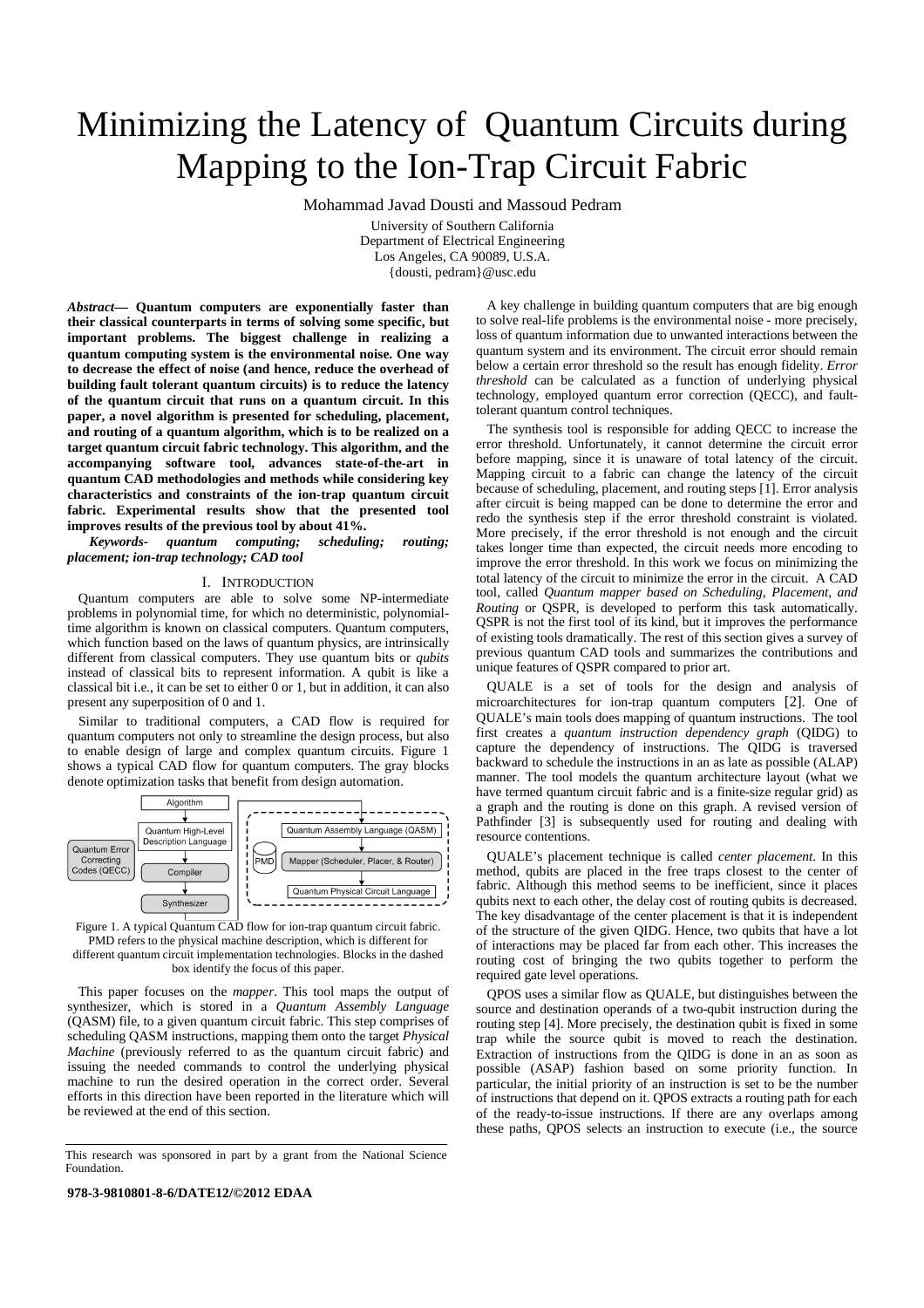qubit moved toward the destination site) based on the following criteria: 1) highest initial priority, 2) lowest amount of congestion that is going to be introduced by using the path, and 3) shortest path length. Finally, QPOS maps these paths to the quantum circuit fabric and uses a deadlock prevention algorithm to prohibit qubits to locate in a position that further movement is impossible. Reference [5] tweaks the QPOS by assigning the initial priority of instructions as the total delay of dependent instructions.

QSPR improves the state-of-the-art with respect to the aforesaid in the following important ways:

- It utilizes recent advances in the implementation of the ion-trap technology in terms of multiplexing ions in channels and traps and thus reduces the total execution latency of the algorithm that is being mapped to the quantum circuit fabric.
- It offers a more optimized global placement of the qubits on the quantum circuit fabric.
- It improves the routing algorithm by simultaneously moving both the source (control) and destination (target) qubits so as to minimize the movement delay. In addition, it considers turn delays when finding the best route between source and destination qubits.

The remainder of this paper is organized as follows. Section II describes the quantum circuit and ion-trap technology basics. Section III explains the scheduling method used. In section IV, the placement and routing methodologies are described. In section V, the experimental results based on QSPR are presented. The results are compared with QUALE, which was the only tool available for the public. Section VI concludes the paper.

# II. CIRCUIT REPRESENTATION AND ION-TRAP TECHNOLOGY *A. Quantum Circuit and Its Representation*

Figure 2 shows an encoding circuit for cyclic quantum errorcorrection. Note that in this circuit, four ancillary qubits are initialized to 0. Each qubit takes part in several one- and two-qubit operations. The 5 physical qubits at the output of the circuit represent a bundled logical qubit capturing and protecting (within the fault tolerance limits) the single input physical qubit. Figure 3 shows the QASM description of this encoding circuit.



Figure 2. [[5,1,3]] encoding circuit; for cyclic quantum error-correcting [6]

|          | <b>Instruction</b>                                                     | #                 | <b>Instruction</b>                                                      | #                                | <b>Instruction</b>                                                                     |
|----------|------------------------------------------------------------------------|-------------------|-------------------------------------------------------------------------|----------------------------------|----------------------------------------------------------------------------------------|
| $\gamma$ | OUBIT q0,0<br>OUBIT q1,0<br>$OUBIT$ $q2.0$<br>OUBIT q3<br>$OUBIT$ q4,0 | 6<br>8<br>9<br>10 | H <sub>q0</sub><br>$H$ q1<br>H q2<br>H q4<br>$C-X$ q3,q2<br>$C-Z$ q4,q2 | 12<br>13<br>14<br>15<br>17<br>18 | $C-Y$ q2,q1<br>$C-Y$ q3,q1<br>$C-X$ q4,q1<br>C-Z $q2,q0$<br>$C-Y$ q3,q0<br>$C-Z$ q4,q0 |

Figure 3. QASM program description of the [[5,1,3]] encoding circuit.

## *B. Ion-Trap Technology*

Ion-trap technology is the most promising technology for implementing quantum circuits to date. Hence, it is selected as the underlying technology of QSPR. This technology provides a quantum circuit fabric with the following attributes [2][4][5][7]: *Qubits* are realized by ions. The number of available qubits must be provided in the circuit fabric specification; *Channels* act as wires for qubits. They allow qubits to travel inside them. Channels have two types: *horizontal channels* and *vertical channels*; Vertical and horizontal channels are connected together through the *junctions*. When a qubit wants to travel from a horizontal channel into a vertical channel or vice versa, it needs to make a *turn* at some junction; *Traps* are sites where quantum operations are performed. They are connected to the channels, so qubits can reach them by traveling through the channels. A trap is called *free*, if no qubit occupies it. In a 1-qubit operation, only one qubit resides in a trap. In a 2-qubit operation, two qubits inhabit a trap.

Figure 4 shows a 45×85 ion-trap fabric model, which was defined and released as a part of QUALE package [2]. A junction or a trap occupies a unit square, whereas a channel occupies one or several squares. In the latter case, the squares are aligned in a line. White spaces in this figure represent empty locations on the fabric.

| J C C C J C C C            |            |      |                    |             | <u>lnının ililmının ililminin ililminin ilil</u>          | mmmlinnm |                   |
|----------------------------|------------|------|--------------------|-------------|-----------------------------------------------------------|----------|-------------------|
| CCCJCCC                    |            |      |                    |             |                                                           |          |                   |
|                            |            | 'mmm | 1 m m m l<br>முமும | ՠՠՠ<br>տարա | 1 K m m m k<br>บายาย                                      |          | տտա               |
|                            |            |      |                    |             |                                                           |          |                   |
| c c c<br>$\mathbf{C}$<br>C |            |      |                    |             | <u>Linin Riklinni Kikinin Riklinni Kikinin Riklinnin </u> |          | ատա<br>րտարա      |
|                            |            |      |                    |             |                                                           |          |                   |
|                            | <b>IMM</b> |      | .                  | <b>mmm</b>  |                                                           |          | <b>mmm</b><br>www |
|                            |            |      |                    |             |                                                           |          |                   |

Figure 4. A 45×85 ion trap fabric. J represents a junction, C represents a channel, and T represents a trap.

Qubits travels through the channels and junctions to reach a trap in order to interact with each other. Two kinds of relocations are possible for qubits:

- 1. **Move:** This relocation happens when a qubit changes its place by one cell without changing its previous direction.
- 2. **Turn:** When a qubit wants to change its movement direction, first it needs to *turn* and then move to the new location. Note that a turn is a form of relocation that happens very slowly. A turn typically takes 5 to 30 times longer than a move [1].

References [8][9] have shown that the separation of two ions in a trap or channel is possible. Recently, reference [10] demonstrated that the proposed approaches in [8][9] can be integrated to build quantum computers with large number of ions. Based on this development, we introduce the notion of a *channel capacity* as the maximum number of qubits that can be concurrently sent through a channel. This is a technology-specific parameter. In this paper, we set the channel capacity to two. Note that junctions are designed such that we can route up to two qubits from any incoming channel(s) to any outgoing channel(s.) For example, we can route two qubits from the left to the top channel or one from the left to the top channel and another one from the bottom to the right channel. A channel or junction is called *free* if it has residual free capacity.

# III. INSTRUCTION SCHEDULING

The scheduling problem we must solve belongs to the class of linimum-Latency Resource-Constrained (MLRC) scheduling Minimum-Latency Resource-Constrained problems. Resource constraints are defined by the channel and junction capacity limitations as specified above. Unfortunately, there is a complication here that differentiates between our scheduling problem and that found in standard high level synthesis tools for ASIC design. The complication is as follows. The delay of an instruction found in the QIDG of the quantum computational task (QASM program) is calculated as follows:

$$
Instruction\ Delay = T_{gate} + T_{routing} + T_{congestion} \tag{1}
$$

where  $T_{gate}$  is the delay of required quantum operation, which is a known and fixed technology-dependent parameter;  $T_{\text{routing}}$  is the move and turn delays of the operand qubits on the fabric to reach the target trap; and  $T_{\text{congestion}}$  is the time an instruction waits in order to get access to a free channel or junction for routing. The last two delay values become known only after placement and routing steps are completed.

A complete solution to this problem requires an initial placement of qubits and simultaneous scheduling of instructions and routing of the quantum operands. Our approach schedules new instruction(s) after routing of each issued instruction. A priority value is defined for each unscheduled ready instruction as a linear combination of the number of unscheduled operations that depend on it plus the length of the longest path delay from that instruction to the end node of the QIDG. Higher priority instructions are scheduled first.

## IV. LAYOUT

# *A. Placement of All Qubits*

The placement of qubits will greatly affect the routing and congestion costs of any resulting solution. The goal of the placement step is to minimize the total computation latency of the scheduled QIDG. It is the sum of instruction latencies for the worst case (longest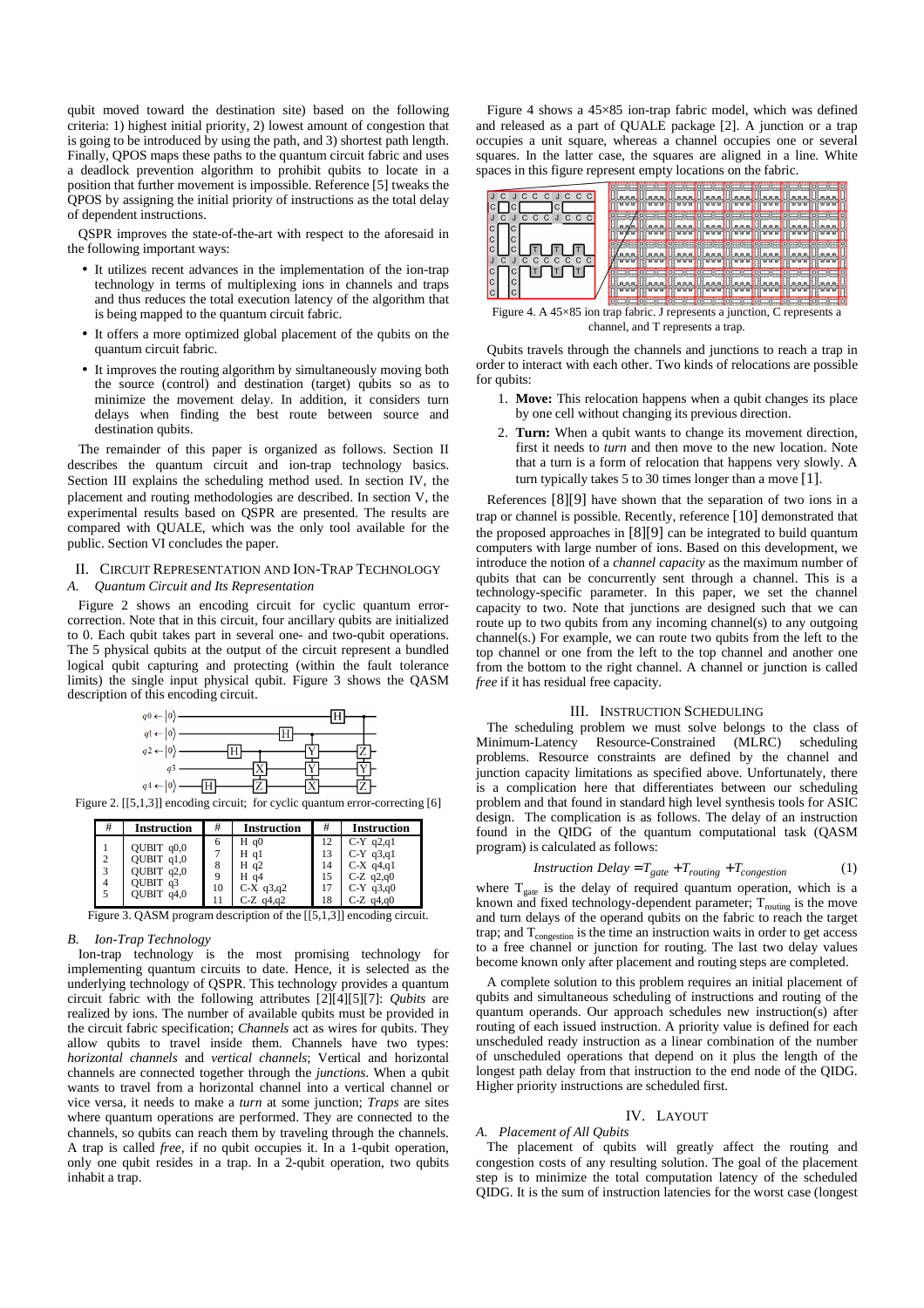delay) path in the QIDG. The problem is hard, so we resort to heuristics to solve it.

We make use of the fact that the quantum computations are fully reversible, that is, given a QIDG, there is *one-to-one correspondence* between input and output qubits and that the inputs can be produced from the outputs by reversing the directions of all edges in the QIDG and performing the inverse gate level operations everywhere. We call QIDG with inverse gate-level operations for its nodes and reversed edges, the *uncompute* QIDG or simply UIDG. We can thus define a *forward latency* when a QIDG is executed according to a given total order (schedule) on a given circuit fabric; similarly we can define a *backward latency* for the case that the corresponding UIDG is executed according to the reverse scheduling order. The forward and backward latencies are the same if we ignore the routing and congestion delays. Otherwise, they may be different from one another.

The proposed placement algorithm works as follows. We start with an arbitrary *center placement* for the input qubits (see discussion about QUALE's placer in the section I.) Let's denote this initial placement as  $P_1$ . The schedule is known based on the previous step; let's call this total ordering on all instructions (gate-level operations) S. The reversed schedule (obtained by simply reversing the total ordering of instructions) is denoted by  $S^*$ . Given  $P_1$ , we can then execute each instruction in the QIDG according to S. Details of the router are explained below. As a result, we obtain a series of micro-commands issued by the quantum system controller, specifying the moves and turns of individual qubits and the gate level operations. A complete computational solution is thus obtained as a pair, the initial *placement* P1 of qubits and a *trace* of quantum control micro-commands, which we denote as  $T_1$ . In addition, as an incidental effect, we produce a new placement  $P'$ <sub>1</sub> for the outputs qubits (and hence the corresponding input qubits.)

The next step starts by executing each instruction in the UIDG according to  $S^*$  and using  $P_1$ ' as the initial placement solution. The result is another control trace  $T'_1$  and a new qubit placement,  $P_2$ . We denote as an *iteration* this sequence composed of a forward computation on QIDG resulting in a placement solution  $P_1$ , a control trace  $T_1$ , and a forward latency  $L_1$  followed by a backward computation on UIDG resulting in another placement  $P_2$ , a control trace  $T'_1$ , and a backward latency  $L'_1$ . We perform *K* iterations, and in the end, pick the forward or backward computation that results in the smallest latency. If the optimum latency is achieved for a forward computation in the  $k^{\text{th}}$  iteration, the reported solution is  $P_k$ ,  $T_k$ , and  $L_k$ . If, however, the optimum latency is achieved for a backward computation in the  $k^{\text{th}}$  iteration, the reported solution is  $P_{k+1}$ , reverse of  $T'_{k}$ , and  $L'_{k}$ .

Clearly the runtime and solution quality of the proposed placer will depend on *K*. Our proposed placement algorithm makes use of the reversibility of computations in the quantum domain. Also, it takes the scheduling solution into account as opposed to the standard VLSI placement algorithms, which consider only node connectivity (and/or direction of edges) in the given netlist. This is why an iterative approach where the initial placement of a forward computation on the QIDG is the result of the placement obtained from a backward computation on the UIDG and vice versa will find good placement solutions. The quality of our placer has been further improved by starting with *m* random center placements (random seeds) and, for each such seed, doing a local neighborhood search with a variable number of iterations (as described above.) These neighborhood searches are stopped when the quality of the result does not improve for three consecutive placement runs. We call this method as *Multistart Variable-length Forward/Backward* (MVFB) placer. The sensitivity analysis with respect to *m* is reported in the experimental results section of this paper. We only point out here that the latency of a solution obtained by *m'* placements (which denotes the total number of placements in MVFB with *m* random seeds) based on our proposed algorithm is lower than that of the best *m'* random central placement solutions.

## *B. Routing of Two Qubits*

All we need to explain at this point is how to route the source and destination operands of a quantum instruction. The process involves (i) selection of the target trap in which the gate level operation between the two qubits will take place, (ii) the routing of the two qubits toward this target trap site.

The target trap site is chosen to be near the median location of the destination and source qubits in the X and Y directions. In particular the median location is first calculated, then a search is conducted to find the nearest available trap to this median location. The goal of the routing step is to minimize  $T_{\text{routing}} + T_{\text{congestion}}$ . This is done by creating a weighted graph to model the fabric. In this graph, each vertex represents a junction and each edge represents a channel. The weight of an edge is defined as

edge weight = 
$$
\begin{cases} (n+1) \times channel \ length, & n < channel \ capacity \\ \infty, & otherwise \end{cases}
$$
 (2)

where  $n$  is the number of qubits that are already using or will use the channel as a part of their routing. Increasing weight of an edge discourages the router to select a path containing that edge, and hence, decreases the channel routing and congestion delays. Note that the channel routing delay is proportional to channel length and that *n* captures the congestion in the channel – so the edge weight accounts for both *Trouting* and *Tcongestion*. If a channel is fully congested, its edge weight goes to infinity to avoid further use of the channel. When a qubit exits a channel, the weight of the corresponding edge will be decreased by *channel length*. This model has an important shortcoming i.e., it does not account for the turn delay, which is a large overhead in the routing. Figure 5.a shows a small circuit fabric example. The mentioned graph model of this fabric is depicted in Figure 5.b. To route from the bottom left corner to the top right corner of this fabric, as indicated in the figure, the router is free to select any of the paths with equal Manhattan distances. Three possible choices are shown in Figure 5.b. However, path (1) is the true shortest path, since it contains only one turn. The effect of turn delay has not been considered in other models in the literature [2] [4][5].



Figure 5. Graph modeling of a fabric for routing. (a) A tile of fabric. The goal is to find the best route from the bottom left corner to the top right corner of the fabric. (b) A weighted simple graph to model the fabric. Three possible paths for routing are shown. Although path (1) is the best path, it looks the same as path (2) and (3) to the router. (c) The enhanced graph model to support turns. The shortest path is now have only one turn.

To support the turn delay, the previous model is changed as follows: Each vertex is replaced with two vertices. The first one connects the horizontal channel(s), whereas the second one connects the vertical channel(s.) These two new vertices are connected to each other through an edge. This edge represents the required turn and its weight is equal to the turn delay in the given technology. Figure 5.c shows the abovementioned enhancement to support the turn delays. The newly added edges are shown by dashed black lines.

When an instruction is taken from the scheduler, the router tries to route it on the fabric graph using the Dijkstra's shortest path algorithm with the edge weighting function described above. If a path is found, it is returned as the solution after the weights of all edges on the path is appropriately increased. If it is impossible to route an instruction due to channel congestion, the instruction is added to a *busy queue*. Instructions will be fetched and re-executed from this queue only after the status of some channels in the circuit fabric changes. Note that an *event driven simulator* is continuously in operation, keeping track status of routing resources, delays of gate level operations, moves and bends. The events are as follows:

- **Execution of an instruction finishes --** The simulator schedules more instruction(s) that depend(s) on the finished instruction.
- **A qubit (from a previously scheduled instruction) exits a channel --** The edge weight of the routing channel is appropriately decreased. The simulator issues more instructions from the busy queue.